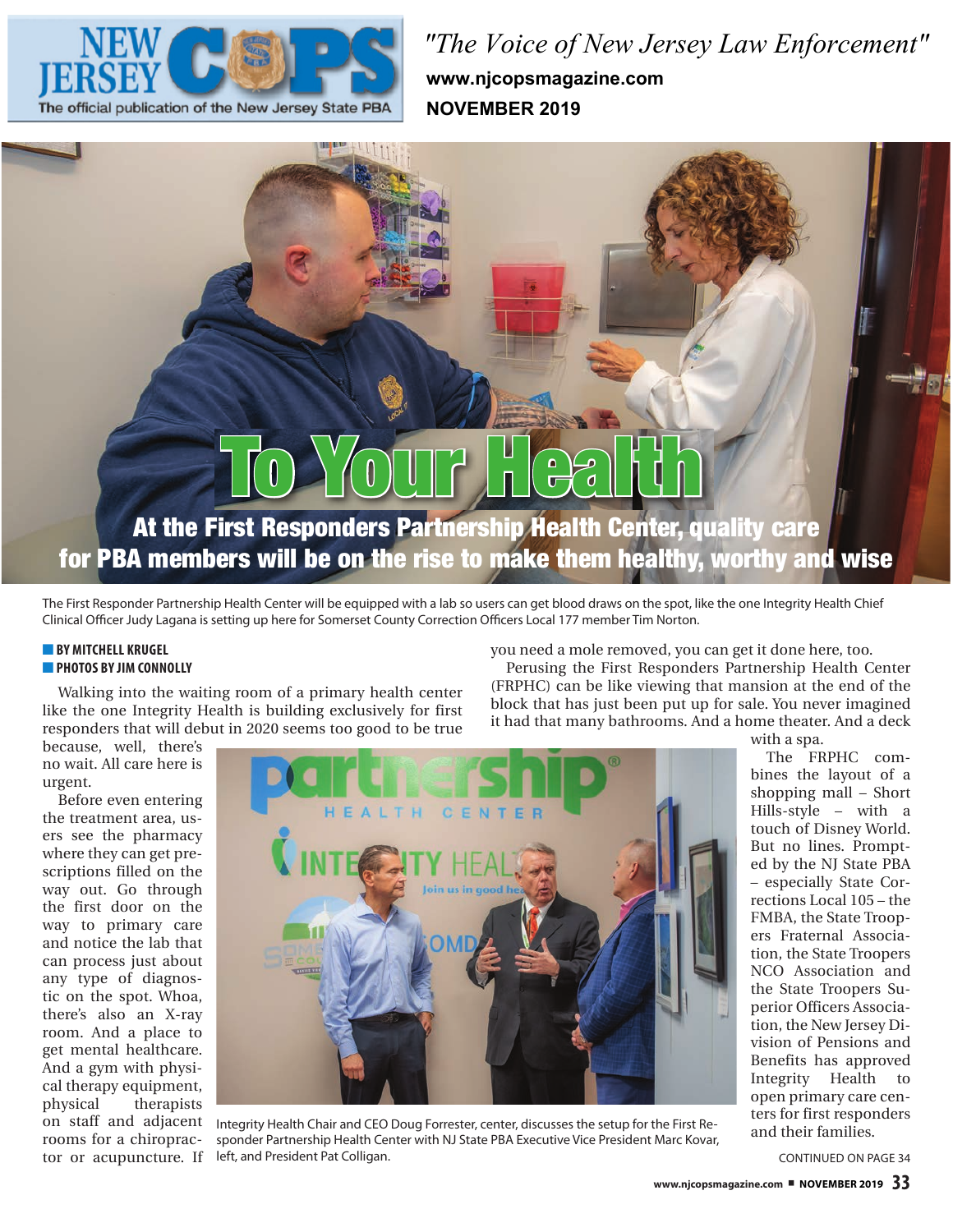## **TO YOUR CONTINUED FROM PAGE 33**

The first such wonderland will premiere in Hamilton Township near "The Rock," probably in April. With a focus on wellness rather than treatment, Integrity Health Chair and Chief Executive Officer Doug Forrester promises the FRPHC will be a home base for PBA members to finally get the quality of care they have been paying for since the onslaught of Chapter 78.

Open from 7 a.m. to 7 p.m. seven days a week, the FR-PHC truly will be a one-stop shop for all things healthcare, including offering a robust network of specialists to support cutting-edge primary care. Yes, members will need to see the FRPHC to believe it, but it's apparently such an ahead-of-itstime innovation that they are asking when others will be built. (A second one located in Bergen County is already in discussion.)

"This will revolutionize healthcare," extols Kevin Lyons, the PBA's health benefits coordinator who sits on the State Health Benefits Design Committee and can analyze this topic with more expertise than Cris Collinsworth breaking down an NFL game.

"I don't use the term 'revolutionize' lightly," Lyons continues. "When you come into this profession, you come in for life, and we want people to have long and healthy careers and long and healthy retirements. The partnership health center will give all members and their families the security to know that if any problem comes up, they are going to have the resources to properly treat it. And the resources to hopefully prevent it."

# **Feeling your pain**

Healthcare is a matter of pain. Pain management is the sin-

gle largest area of spend in any health insurance plan.

No profession seems to experience more pain than law enforcement, both physical and mental. Think about all the money that is spent on treatment of pain just with physical therapy, chiropractic, acupuncture, orthopedic, musculoskeletal intervention and pharmaceuticals.

"Big, big numbers and the problem is that patients in pain get passed around like candy," Forrester explains. "We have to assess what is not acceptable, debilitating, distracting and deceptive and cut it off at the pass."

Another, equally debilitating source of pain comes from the agony of actually scheduling care and getting it delivered. With minimal hassles. So you say you want a revolution that leads to same-day appointments, seeing a doctor for more than five minutes, split-second diagnostics and reliable follow up. Allow Lyons and Forrester a few moments on well-researched soapboxes to detail how the FRPHC not only feels your pain but has a concept that can do something about it.

"In the U.S., we spend more on healthcare than the next 10 developed countries combined," Lyons reports. "It's 20 percent of our gross domestic product, and that just can't be sustained. And it's not public employees who are bankrupting the system, it's the system bankrupting the system. It's almost like "Little Shop of Horrors," where you 'feed me.' Nobody works on a profit margin larger than a hospital. Like 400 percent. But a big-box retail store works on a 5-percent margin. That's where we have to go."

That's where the FRPHC can take the system to place care above cost. Way above. As New Jersey's director of pensions from 1984 to 1990, during which time he managed the state's million-member health benefits plan, Forrester witnessed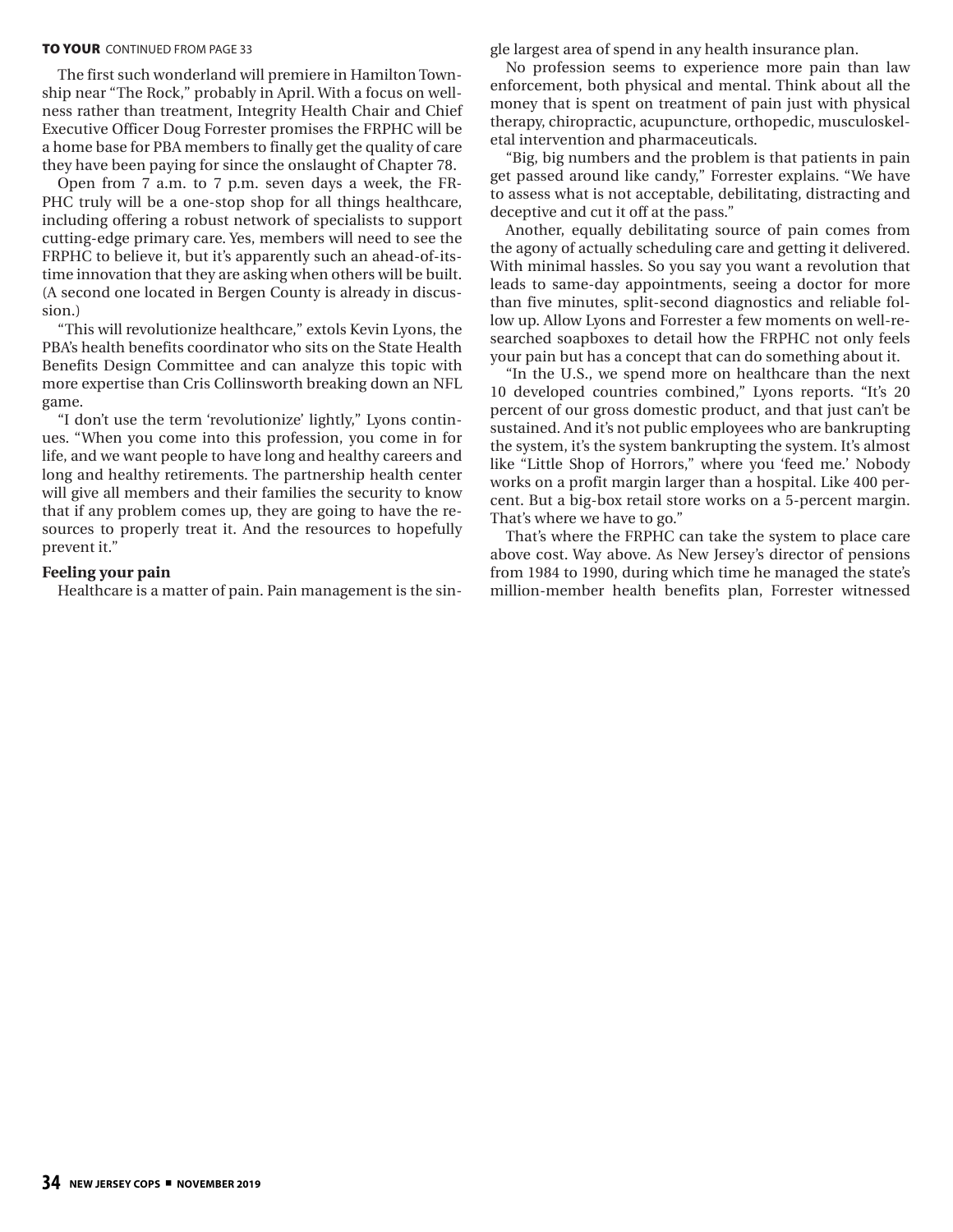how the system left first responders a husk of a woman or man at the end of their careers.

As Integrity Health chair, he has led the development of a partnership model that increases access to care and connects people to the best possible providers. Through the FRPHC, he is making a pledge to PBA members.

"Rather than having a healthcare system that puts a premium on how not to spend, we want to spend it on the front end on wellness care," Forrester educates. "You save money in a healthcare system by keeping people healthier. So instead of figuring how not to spend, we will have a system that saves money on the back end."

Forrester confides that he was inspired to this concept from one of America's first healthcare providers. Following the Ben Franklin philosophy of a penny saved being a penny earned and not being penny-wise and pound-foolish, he adds, "A penny spent early on in somebody's career is worth dollars down the road."

# **Plan ahead**

In the PBA's never-ending effort to upgrade members' health benefits, the FRPHC became an obvious and welcome opportunity. Lyons had heard about the West Palm Beach, Florida Fire Department having a care facility for its employees. And PBA President Pat Colligan was a member of the Rutgers Community Health Plan (RCHP), which had a one-stop shop for care but a thin network of specialists.

"They went out of their way to make sure you would not go to the hospital," Colligan recalls. "That's not Doug's plan."

Doug's plan had manifested in partnership health centers for teachers in Toms River, Brick and Long Branch. Integrity Health also had opened a partnership health center for Som-



PBA President Pat Colligan, right, and Executive Vice President Marc Kovar check out some of the equipment that will be part of the physical therapy room at the First Responder Partnership Health Center.

erset County municipal employees in Somerville.

Lyons and Colligan led the push with the State Health Benefits Plan (SHBP) to pilot a first responders center in New Jersey. After Forrester presented his idea at a SHBP meeting, the PBA quickly received a call from the governor's office indicating the state was going to move on this.

"We know how slow Trenton moves, but the governor's of-

CONTINUED ON PAGE 36